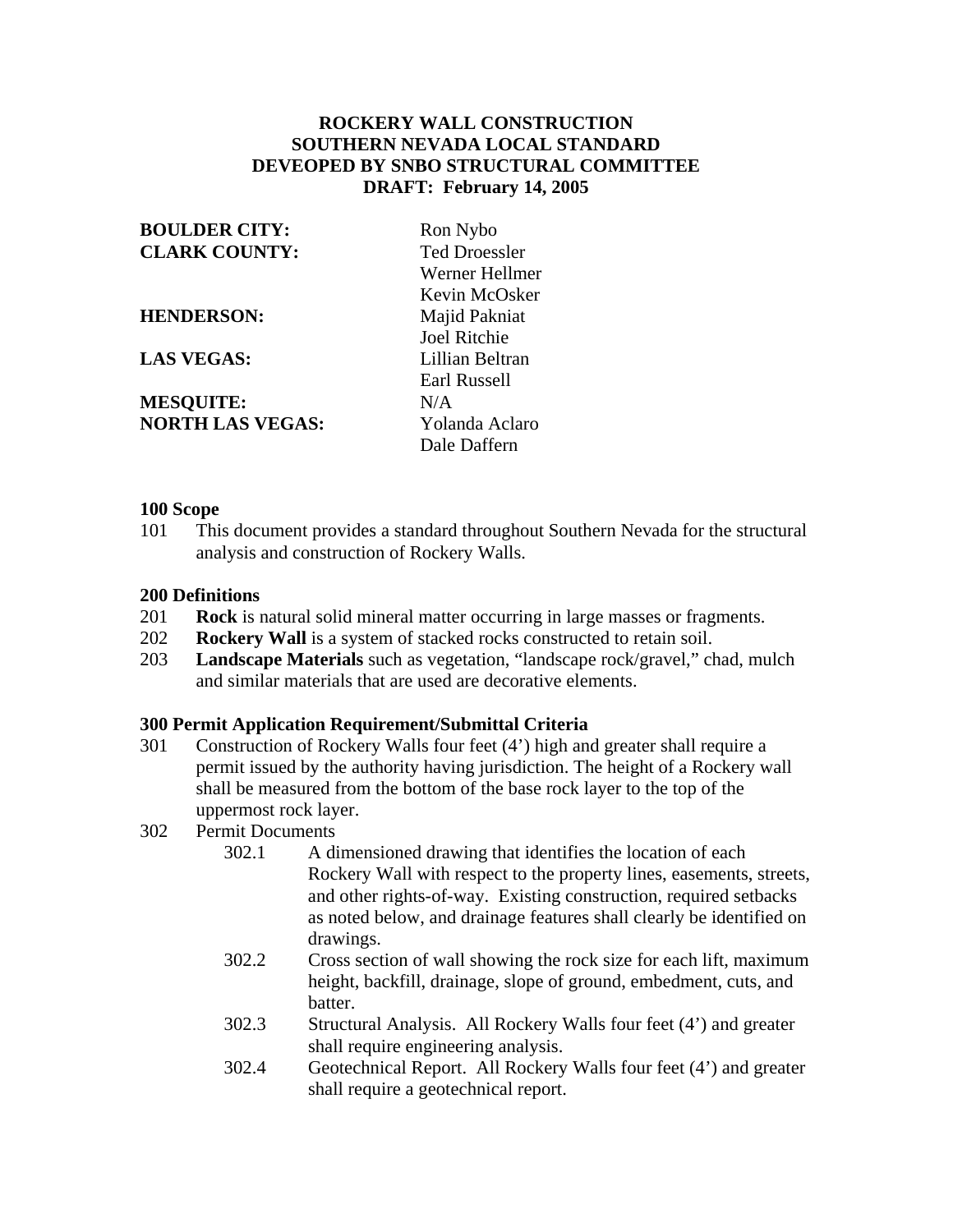### 303 Construction and Limitations

303.1 Construction

- 303.1.1 The base rock shall be embedded at least 12" into the soil. Placement of base rocks at grade followed by subsequent backfilling of the "toe area" shall not be permitted unless specific recommendations are provided by the Geotechnical and/or Structural Engineers.
- 303.1.2 The wall shall be battered to a ratio of at least 1 Horizontal to 6 Vertical (1H:6V) measured at the exposed face of wall.
- 303.1.3 The surrounding site shall be graded such that water cannot flow over the top of the wall.
- 303.1.4 Landscape materials, if used, shall not have detrimental effect on the wall. The use of landscape materials in close proximity to Rockery Walls shall be specifically addressed in the structural analysis.
- 303.1.5 Walls greater than eight feet high (8') shall have Mechanically Stabilized Earth reinforced with geogrid or geotextile reinforcement as designed by Geotechnical Engineer or have a slope stability analysis.
- 303.1.6 Caliche and other "cemented soils" formed by precipitation shall not be used in Rockery Wall construction unless special design considerations are provided to address their suitability for use.

# 302.2 Limitations 303.2.1 The height of any single Rockery Wall shall not exceed 16 feet. 303.2.2 Walls shall be in a continuous alignment without abrupt changes in direction.

303.2.3 A minimum radius of curvature shall be four times the wall height.

## 304 Setbacks

- 304.1 The setback from a Rockery Wall to a building or structure shall be not less than the height of the retained earth. The distance shall be measured from the outside of the foundation of the structure to the exposed face of the Rockery Wall. This provision applies to buildings or structures at the low side of the wall.
- 304.2 Multiple Rockery Walls, designed as terraced retaining walls, shall be a minimum distance of ½ the height of the lower Rockery Wall to another Rockery Wall.
- 304.3 Ornamental fences, guards, or screen walls shall be a minimum of 2 feet from the top of the Rockery Wall. Ornamental fences, guards, or screen walls shall have their own foundations and not rely on the Rockery Wall for structural support.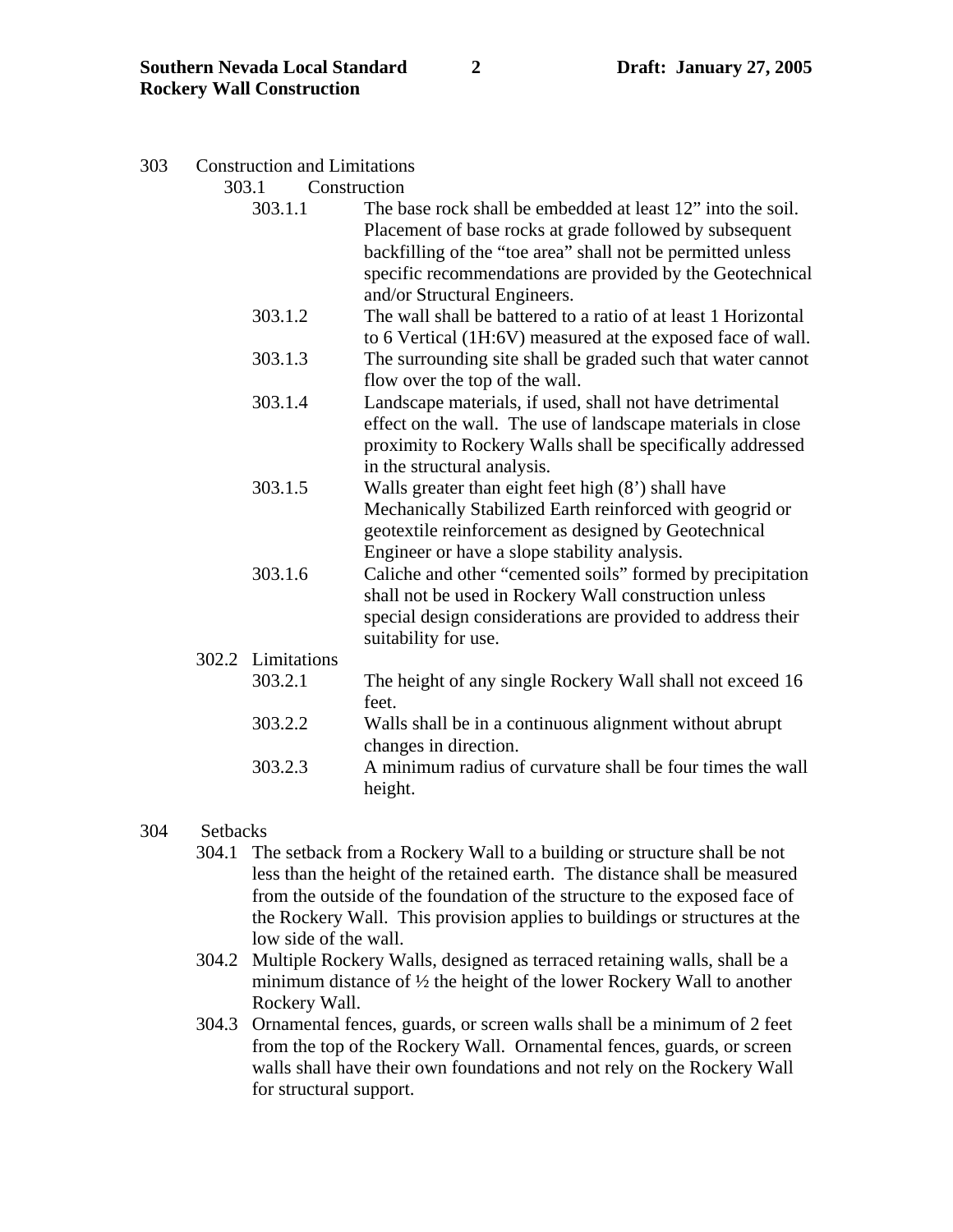- 304.4 Rockery walls shall be set back the required distances from fire hydrants, light standards, gas meters, water meters, electrical transformers, utility boxes or similar features. These distances shall be established and enforced by the authority having jurisdiction. Where permitted, Rockery Walls located within a utility or other easement shall be in accordance with the published standards of the department or agency having authority of the easements.
- 305 Structural Analysis
	- 305.1 All structural analysis shall be in accordance with adopted building code of the jurisdiction having authority, the local amendment adopted by the authority having jurisdiction, and this document.
	- 305.2 The minimum factor of safety for sliding and overturning of each rock in a Rockery Wall shall be 1.5. This shall include load combinations with seismic forces.
	- 305.3 The following analysis provisions shall apply:
		- 305.3.1 The maximum unit weight of the rocks used in the design of a Rockery Wall shall be 155 pcf unless field verified by special inspection.
		- 305.3.2 The maximum coefficient of friction between rocks in a Rockery Wall shall be 0.5.
		- 305.3.3 Surcharge load shall be taken into consideration in the analysis
		- 305.3.4 Specifications shall be provided to clearly define acceptance criteria for rock materials.

# **400 Inspections**

- 401 Inspections shall be performed as required by the authority having jurisdiction.
- 402 Special Inspections
	- 402.1 Special inspection of Rockery Wall construction shall be required for all walls four feet  $(4')$  tall and greater.
	- 402.2 Continuous or periodic special inspection shall be specified on the construction documents.
	- 402.3 Qualification of the special inspector shall comply with the requirements of the authority having jurisdiction.
	- 402.4 Details of special inspection:
		- 1. Type of rock
		- 2. Unit weight, if design exceeds 155 pcf
		- 3. Rock size
		- 4. Rock placement
		- 5. Drainage layer
		- 6. Embedment
		- 7 Wall face slope (batter)
		- 8. Mechanically Stabilized Earth, if specified
	- 402.5 A final report shall be submitted to the authority having jurisdiction.